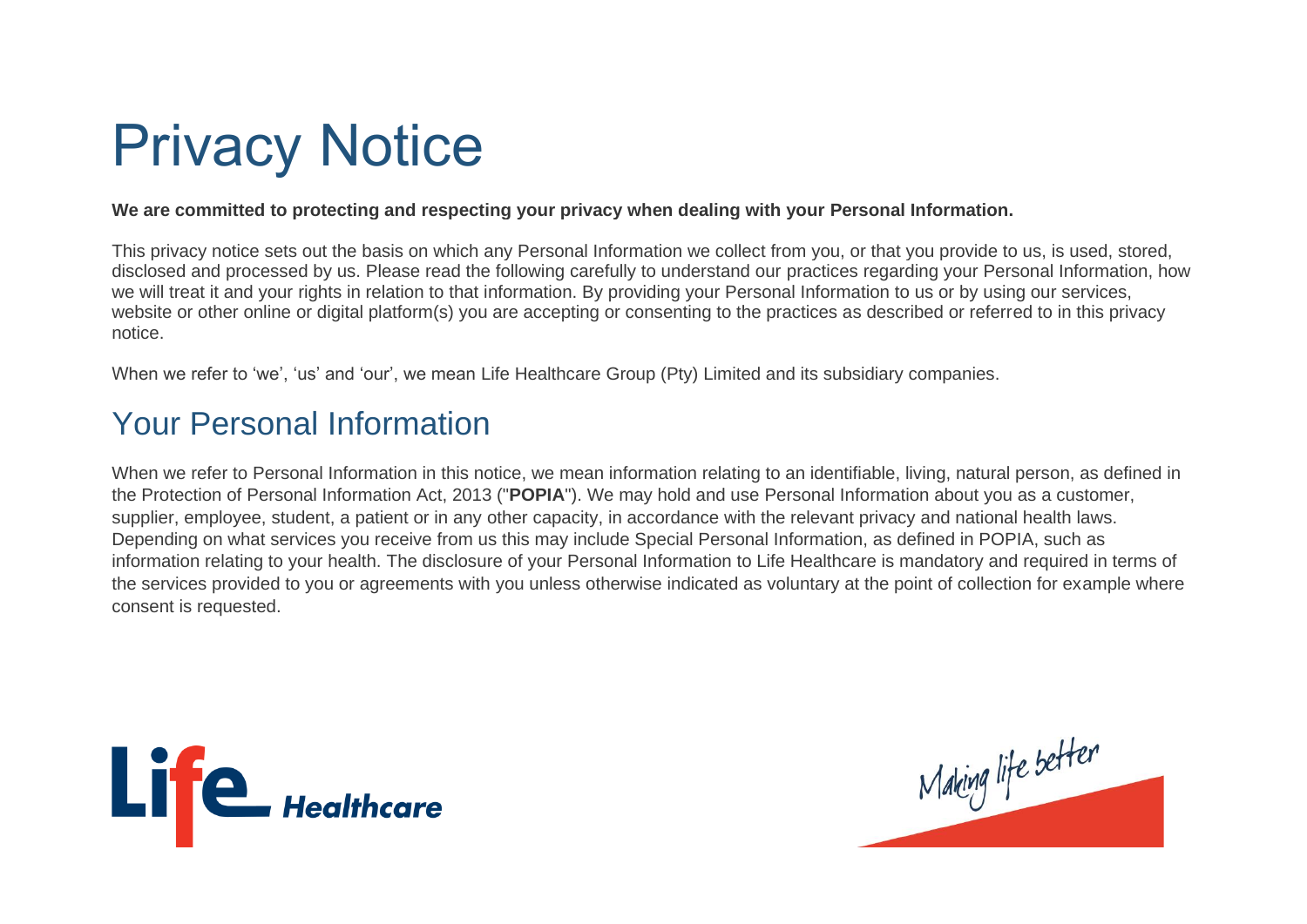#### When do we collect Personal Information about you?

We may collect information about you when you:

- are admitted as an in or out patient or register as customer with us or book to receive any of our diagnostic or complementary health services;
- are referred by a doctor, or any other organisation for services;
- visit one of our websites;
- apply for a job with us and as part of the recruitment process;
- enquire about any of our services;
- use or request to use any of our online services;
- fill in a form or survey for us;
- carry out a transaction on our website;
- participate in a competition or promotion or marketing activity;
- make payments to us;
- contact us, for example by email, telephone or social media;
- participate in interactive features on any of our websites;

Please note in the interests of training and continually improving our services, calls to Life Healthcare or any of its subsidiaries may be monitored or recorded.



Making life better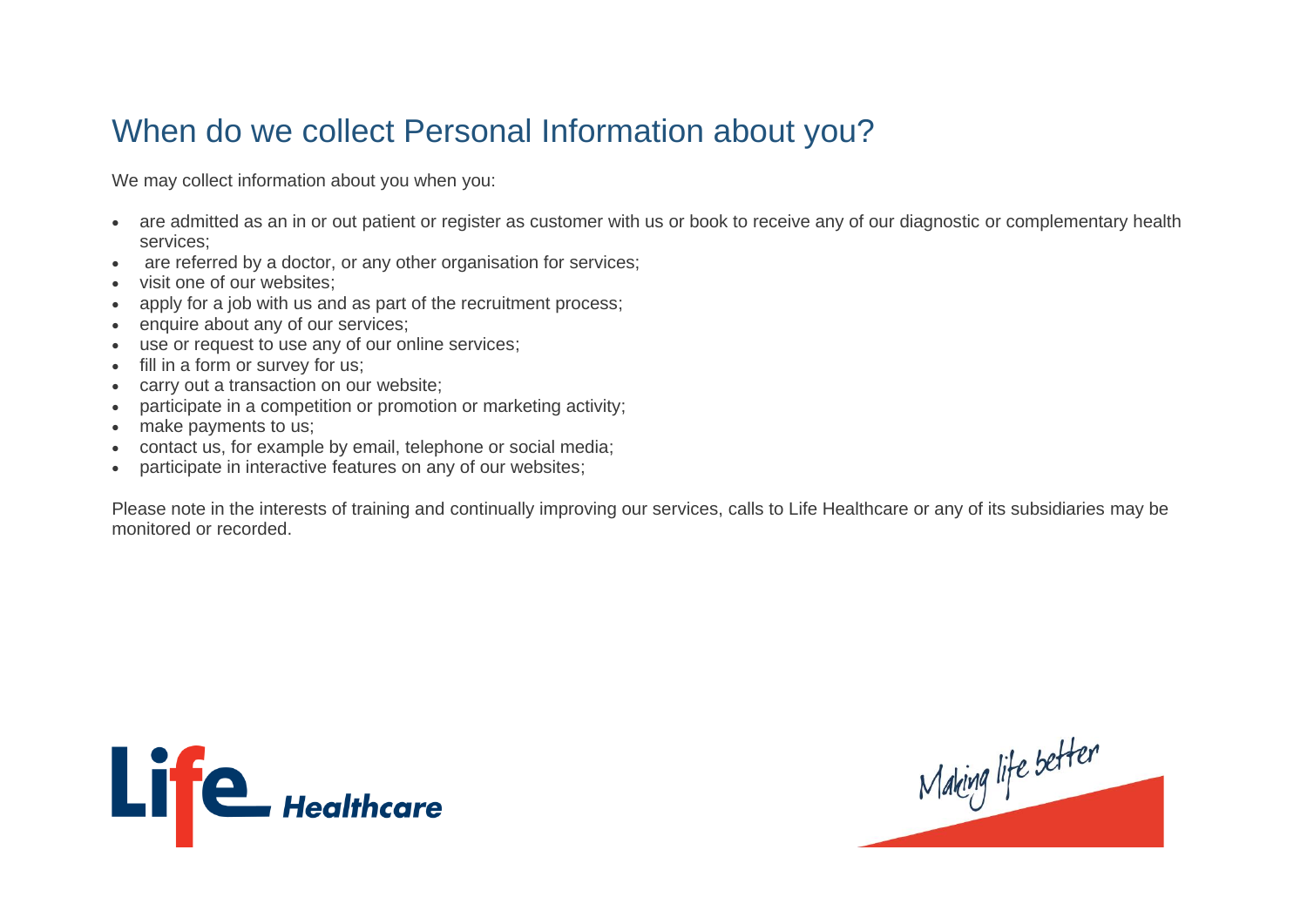#### Lawful Basis

To process your information in accordance with POPIA, we must establish a lawful basis for doing so which must be at least one of the following:

- you consent to the processing of your information;
- processing of the information is necessary for the performance of a contract or a legal obligation;
- processing is necessary for the protection of our and your legitimate interests;

In addition, your Special Personal Information, such as information relating to your health may be processed if such processing is necessary for your proper treatment and care, for the administration of our professional practice or where such processing is necessary for the work conducted by insurance companies, medical schemes, medical scheme administrators and managed healthcare organisations.

The National Health Act, 2003 also permits us to disclose your Personal Information in the following circumstances:

- you consent to this disclosure in writing;
- a court order or any law requires that disclosure; or
- non-disclosure of the information represents a serious threat to public health.

We process your Personal Information for a number of legitimate interests as set out within this privacy notice having assessed and taken into account your interests, rights and freedoms.



Making life better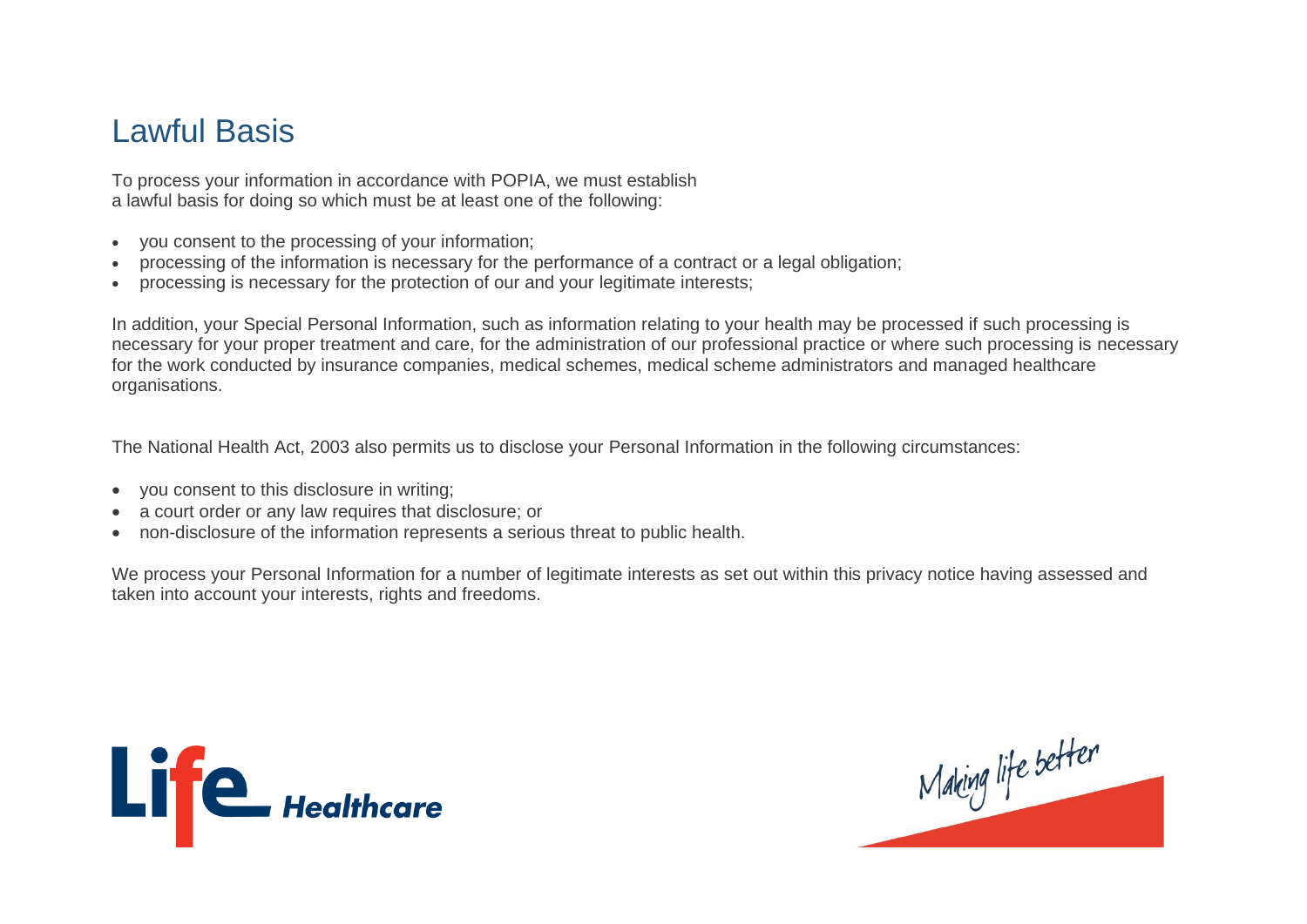## The security and storage of your Personal Information

Your Personal Information will be kept confidential and secure and will, unless you agree otherwise, only be used for the purpose(s) for which it was collected and in accordance with this our applicable Privacy notice, POPIA and national health laws.

#### Organisational and Technical Security Measures

We have appropriate organisational and technical security measures in place to prevent unauthorized access or unlawful processing of Personal Information and to prevent Personal Information being lost, destroyed or damaged. We monitor our information systems in an endeavor to ensure that the ongoing security is robust. All Personal Information you provide to us is stored securely. Where we have given you (or where you have chosen) a password that enables you to access certain parts of our website and information systems, you are responsible for keeping that password confidential. We ask you not to share a password with anyone. The transmission of information via the internet cannot be guaranteed as completely secure. Once we have received your information, we will use strict procedures and security features in an endeavor to prevent unauthorised access.

At your own, or your doctor's request, we may occasionally transfer Personal Information to you or your doctor via email or instant messaging, or you may choose to transfer information to us via email or instant messaging. These are not a secure methods of information transmission; if you or your doctor choose to send or receive such information via these methods, you do so at your own risk.

#### IP Address

All information regarding your IP address will automatically be collected and stored as part of your access via the website to Life's' server. This website usage information serves as an indicator of how visitors of the website make use of the website, the amount of times which the website is accessed, the frequency of all users in general to each web page, registered IP addresses together with the time period of each visit and/or access of the website and web pages.



Mahing life better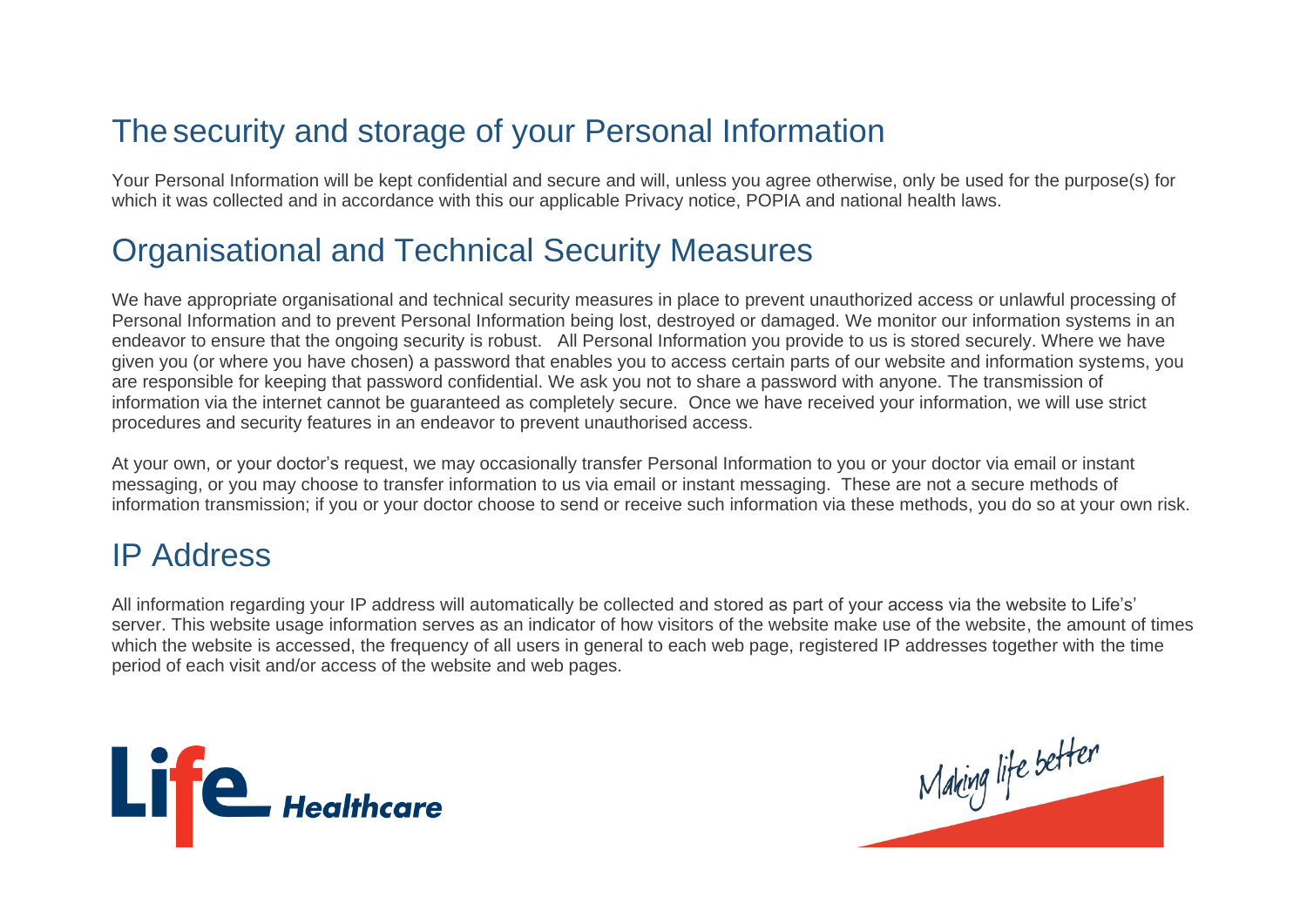Should there be a security breach, the IP address will be used to identify the user by the internet service provider and contact will be made thereafter. Life endeavors to ensure that your IP address is not processed in a manner that infringes on your privacy.

#### Transfers of Personal Information outside of South Africa

Personal Information that we collect from you may be transferred to, and stored at, a destination outside of South Africa. It may also be processed by staff operating outside South Africa who work for us or for one of our suppliers. Where we transfer your Personal Information outside South Africa, we will endeavor to ensure that there are adequate protections in place for your rights, in accordance with POPIA. By submitting your Personal Information, and in providing any Personal Information to us, you agree to this transfer, storing or processing. We will take all steps reasonably necessary to ensure that your information is treated securely and in accordance with this Privacy Notice.

#### Disclosure of your Personal Information

We may disclose your Personal Information (to the extent necessary) to certain third party organisations used to support the delivery of our services during our usual course of business. These may include the following:

The hospital, clinic, facility, its staff and healthcare providers, including but not limited, to doctors, pathologists, radiologists and therapists (and other allied healthcare professionals or auxiliary medical professionals), may collect, process and disclose your confidential information, including information relating to diagnosis and treatment (referred to herein as "personal and health information" or "information"), as is necessary in the following circumstances:

- to enable the hospital or clinical staff to perform their duties;
- for the hospital, clinic, facility, its staff and healthcare providers involved in your treatment, to provide the necessary services to you, for the purposes of your treatment and care. This will apply to services rendered to you during your current admission and any future admissions to any Life Healthcare hospital. This also includes services rendered by our pharmacy staff for the purposes of providing you with suitable pharmaceutical treatment and medicines in relation to your diagnosis and medical condition;



Making life better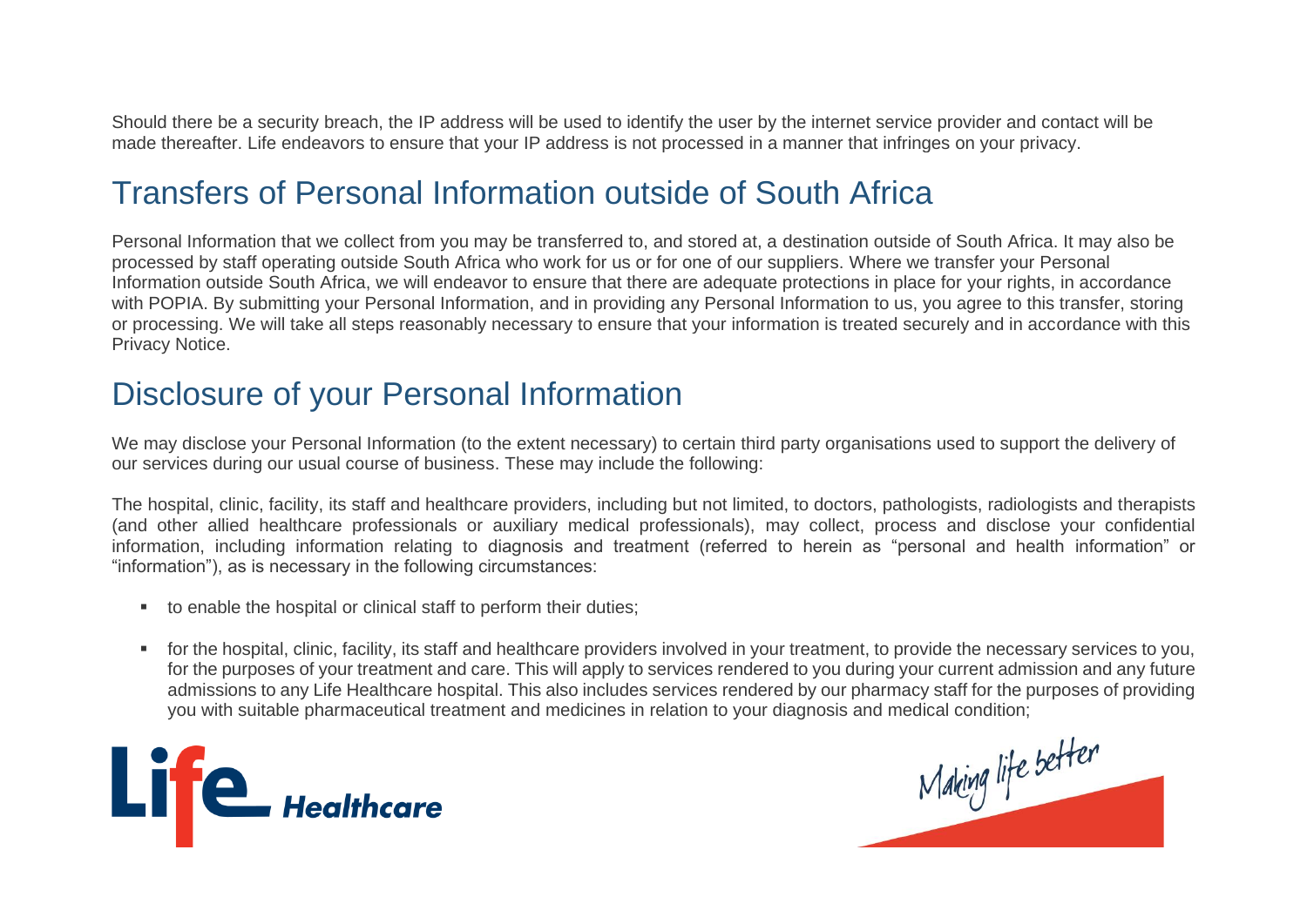- to facilitate the due and proper administration of the operations of Life Healthcare as a healthcare institution, in order to ensure that you, as our patient, receive quality healthcare;
- to obtain authorisation for treatments and/or payment of your account from a medical scheme, other institution, person or company.

In instances where Life Healthcare does share your personal and health information with third parties, Life Healthcare undertakes to share only those aspects of your information which is necessary, or which is necessary to prevent a threat to public health, while preserving the confidentiality, privacy and security of that information as far as possible. In addition, Life Healthcare may be required to disclose your personal and health information in terms of a court order or other law. Upon your request, we will notify you of the recipients or category of recipients with whom we share your Personal Information, as well as the category of information shared (for example, your demographic or health information);

- o In addition to the above instances, you grant Life Healthcare the right to process your personal and health information, for the following purposes:
	- to share your information with our clinical engineering staff, third party clinical equipment suppliers and maintenance technicians to the extent that your information is stored or recorded on any of the clinical equipment used for the purposes of providing you with proper treatment and care. In these instances, we undertake to ensure the confidentiality, privacy and security of your information as far as reasonably possible;
	- to share your information with third parties such as attorneys and other professionals acting on your behalf who may, on your instruction or with your knowledge and authorisation, seek access to your personal and health information for your benefit either for litigious or non-litigious reasons, or to share your information with our own attorneys and/ or other professionals for instituting or defending any potential legal and/or medico-legal claims and/ or evaluating any treatment;
	- to share your information with our relevant internal investigation team in the event that an incident related to your treatment occurs, as part of the hospital's quality, internal complaints and incident investigation process;



Making life better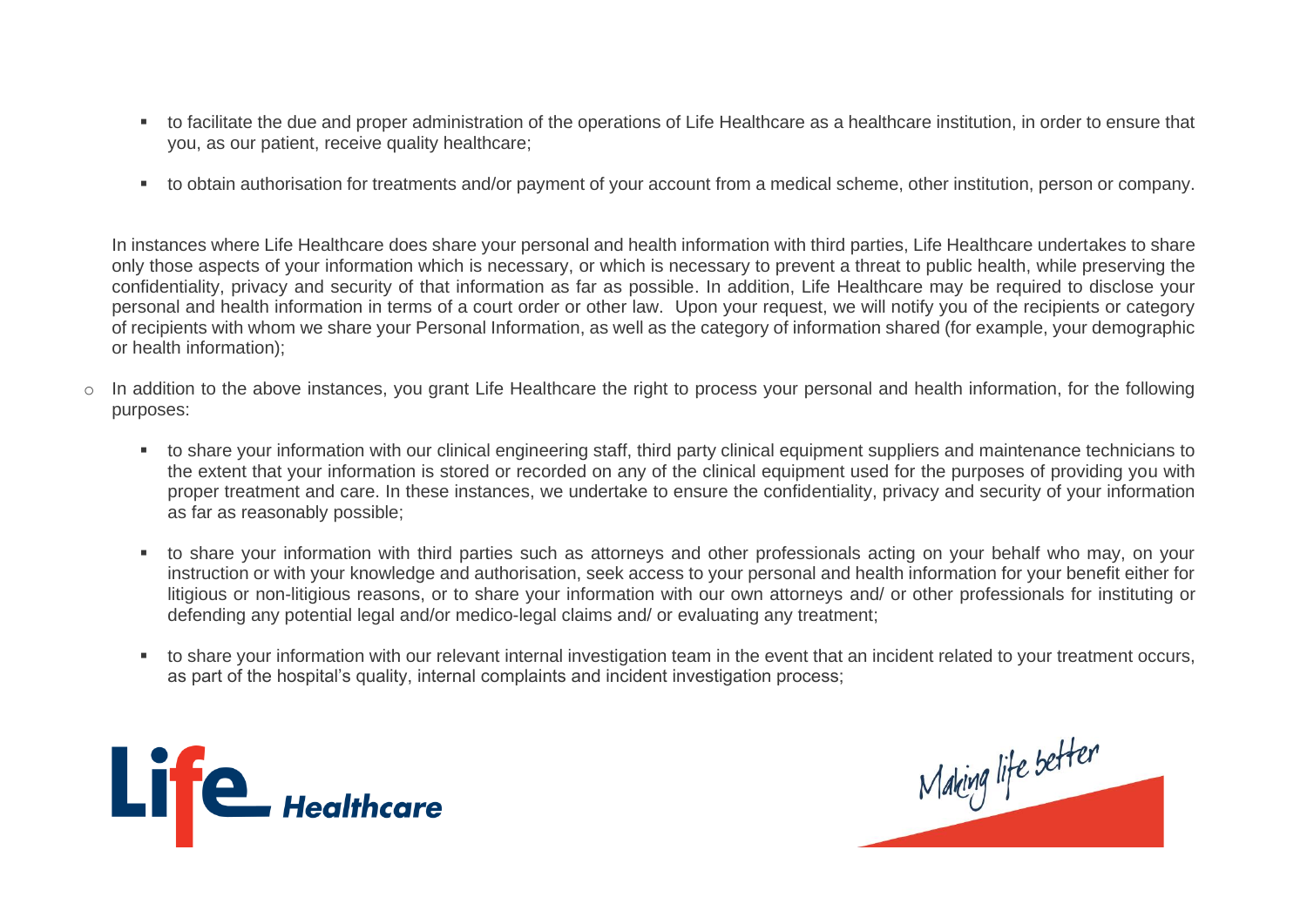- to share your information with non-clinical third parties such as our auditors, for the purposes of running and administering our dayto-day operations and subject to them being bound to confidentiality;
- in respect of any outstanding hospital account, to share your information with third parties assisting us in recovering payment on the account from you (such as debt recovery agents or attorneys);
- to share your Personal Information (limited only to your name and contact details) with our third party service providers for the purposes of conducting our post-discharge survey to ensure the ongoing quality of our services. In addition, should you choose not to participate in the post-discharge survey you may select to opt out of participating and we will cease from processing your information any further for these purposes;
- to share your information with business partners, suppliers and sub-contractors for the performance of services we provide to you as set out in the website privacy notice;
- to share your information with organisations providing IT systems support and software development, and for hosting in relation to the IT systems on which your information is stored and subject to confidentiality undertakings;
- to share your information with delivery companies for the purposes of transportation;
- to share your information with third party service providers for the purposes of storage of information and confidential destruction;
- to share your information third party marketing companies for the purpose of sending marketing emails, subject to obtaining appropriate consent;
- Where a third party supplier is used, we shall endeavor to ensure that they operate under contractual restrictions with regard to confidentiality and security, in addition to their obligations under POPIA.
- In the case of independent consultants, the consultant is the responsible party of your Personal Information, and will be required to maintain their own records in accordance with POPIA and applicable clinical confidential guidelines and retention periods;



Making life better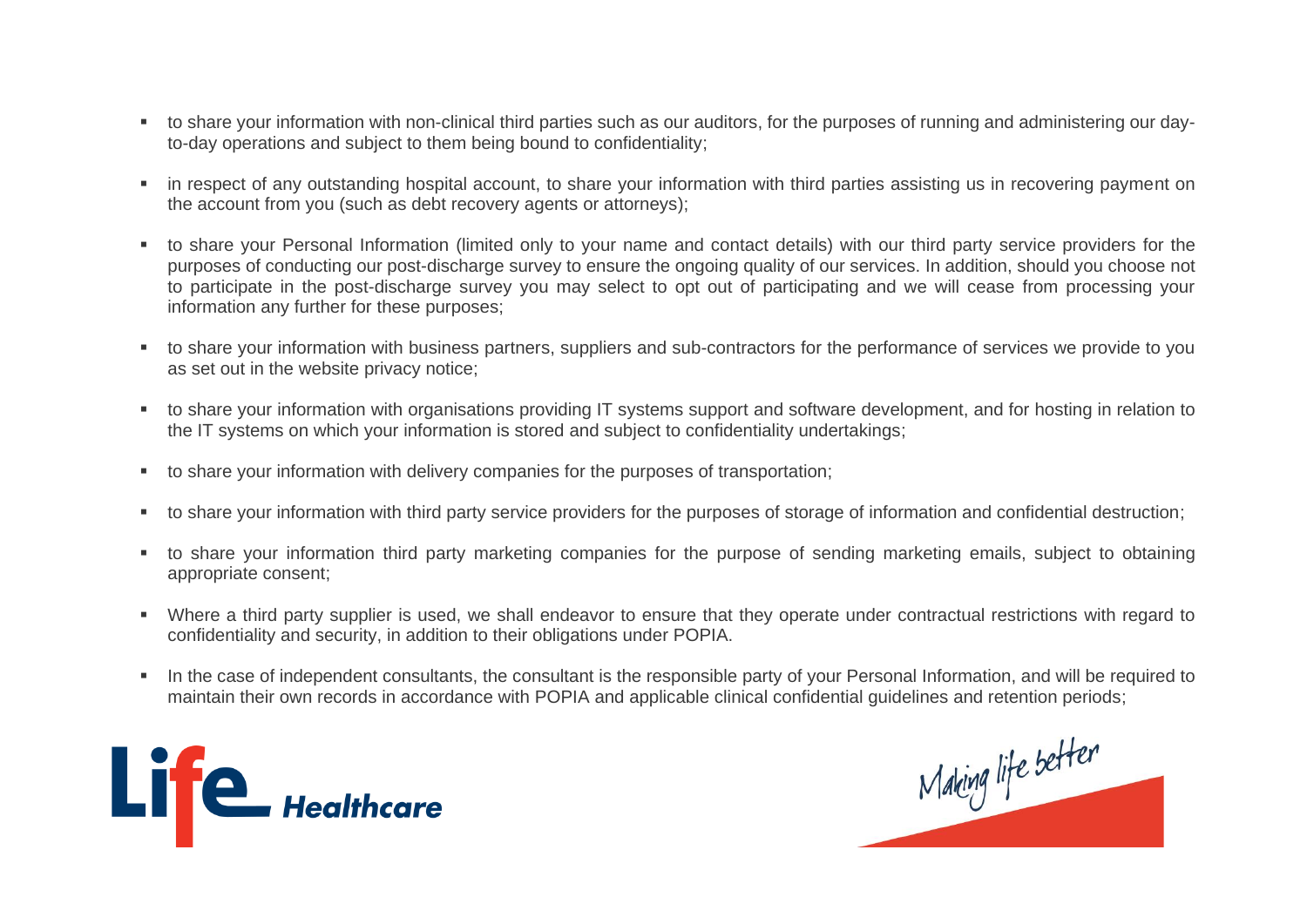- Regulators: We may be requested and in some cases can be required to share certain information (including Personal Information and Special Personal Information) about you and your care with regulators such as the Department of Health, the Health Professions Council or the NICD. We will ensure that we do so within the framework of the law and with due respect to your privacy;
- In an emergency and if you are incapacitated, we may also process your Personal Information (including Special Personal Information) or make Personal Information available to third parties on the basis of protecting your 'vital interest' (i.e. your life or your health);
- We participate in national audits and initiatives to help ensure that patients are getting the best possible outcomes from their treatment and care. Confidentiality will be applied to your Personal Information in accordance with POPIA. Anonymous, pseudonymous or aggregated information may be used by us, or disclosed to others;
- We may also share your information with CareConnect and other members of the health information exchange (such as other healthcare providers and medical schemes involved in your treatment and care), for the purposes of the health information exchange (HIE) where you have provided us with your consent to do so.

# Next of Kin

As a patient or guarantor you may supply Life Healthcare with your next of kin's personal information – this will only be processed where required to protect your legitimate interests or our legitimate business interests. It is your responsibility to ensure that your next of kin would not object to the provision and or processing of their Personal Information.

#### Sale of Business

We may also disclose your Personal Information to third parties in the event that we sell or buy any business or assets or where we are required by law to do.



Making life better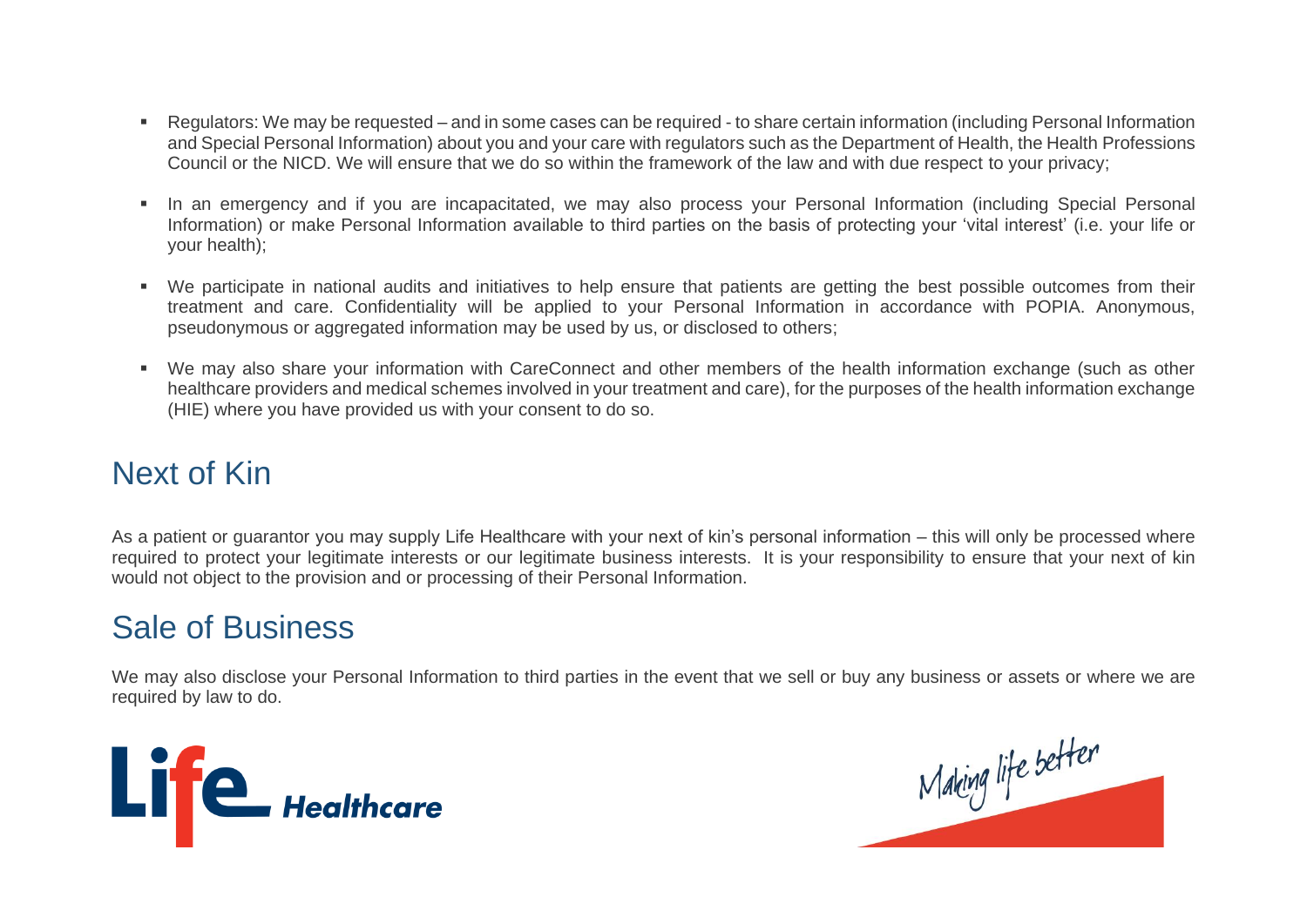# **CCTV**

Many of our premises are surveyed by CCTV for the purposes of security and the safe provision of care. Images and videos may be retained for a limited period.

# Statistical and Research Purposes

We may also retain your personal and health information for statistical, historical or research purposes. In such instances, we shall maintain the confidentiality of your information through adequate security measures such as de-identification or anonymisation of the information concerned.

# Health Information Exchange (HIE)

We may process your personal and health information through the CareConnect health information exchange (HIE), but we will only do so once you or your legal guardian have signed a consent form to participate in the HIE. A more detailed consent and privacy notice relating to the Health Information Exchange will be made available to you at the point of consent.

# Suppliers and Vendors

We may process your Personal Information as required for our legitimate business interests and in course of running our business. These include but are not limited to: during our BEE scoring and reporting process; computing sustainability measures; during quality audits; during internal and external investigations; if you submit tender and other proposals to us, and for vendor assessments that may be carried out as required. We may also process your information during a business due diligence; and we may process your information for commercial and market research purposes.

# Your Rights



Making life better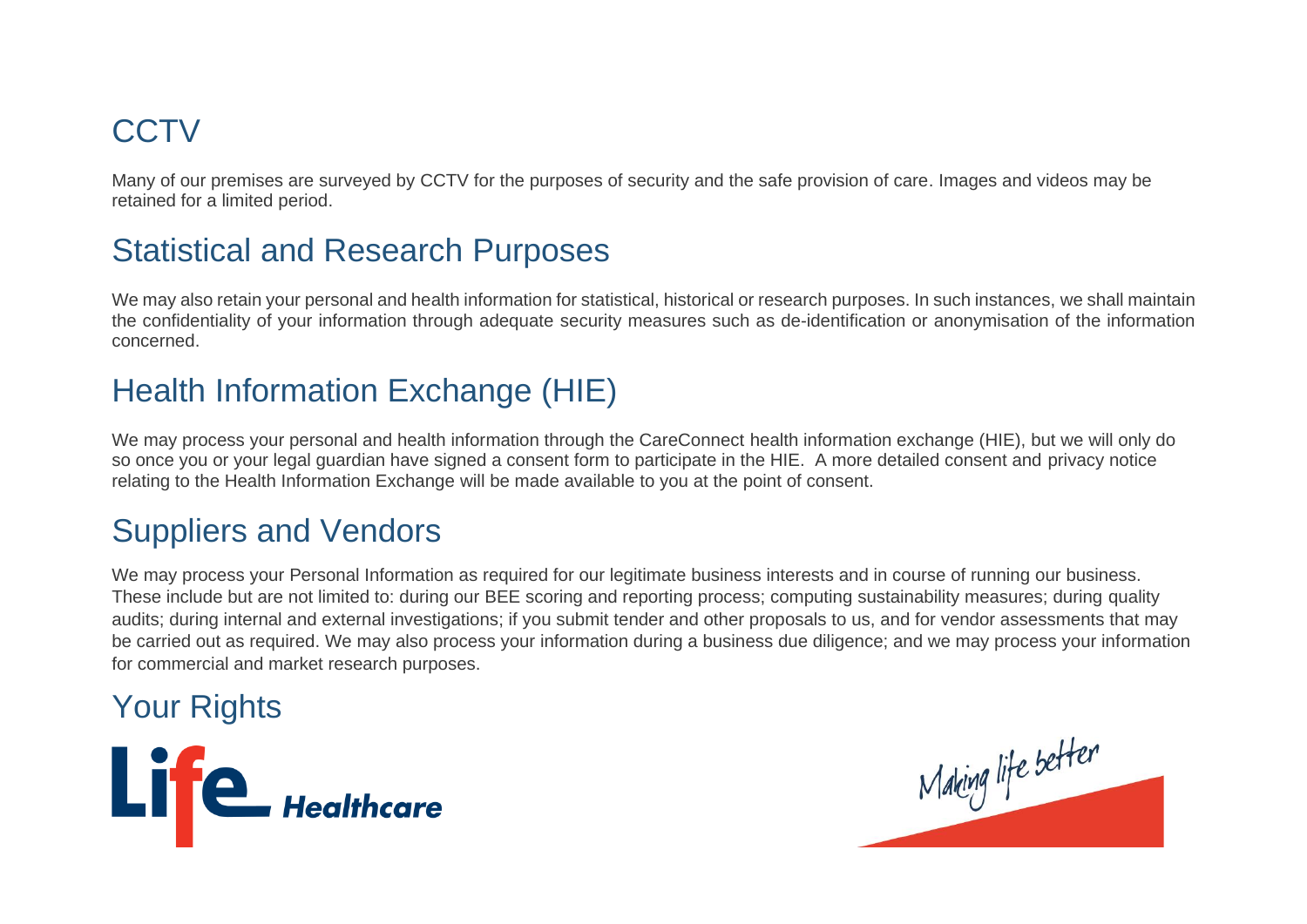You have the following rights in relation to your Personal Information, where legally permissible:

- Right of access: the right to make a written request for details of your Personal Information and a copy of that Personal Information;
- Right to rectification: the right to have inaccurate information about you corrected or removed;
- Right to erasure ('right to be forgotten'): the right to have certain Personal Information about you erased;
- Right to restriction of processing: the right to request that your Personal Information is only used for restricted purposes;
- Right to object: the right to object to processing of your Personal Information in cases where our processing is based on the performance of a task carried out in the public interest or we have let you know the processing is necessary for our or a third party's legitimate interests:
- Right to information portability: the right to ask for the Personal Information you have made available to us to be transferred to you or a third party in machine-readable formats;
- Right to withdraw consent: the right to withdraw any consent you have previously given us to handle your Personal Information. If you withdraw your consent, this will not affect the lawfulness of our use of your Personal Information prior to the withdrawal of your consent and we will let you know if we will no longer be able to provide you your chosen product or service;
- Right in relation to automated decisions: you have the right not to be subject to a decision based solely on automated processing which produces legal effects concerning you or similarly significantly affects you, unless it is necessary for entering into a contract with you, it is authorised by law or you have given your explicit consent. We will let you know when such decisions are made, the lawful grounds we rely on and the rights you have.

Please note: Your rights are not absolute: they do not always apply in all cases and we will let you know in our correspondence with you how and whether we will be able to comply with your request.



Making life better